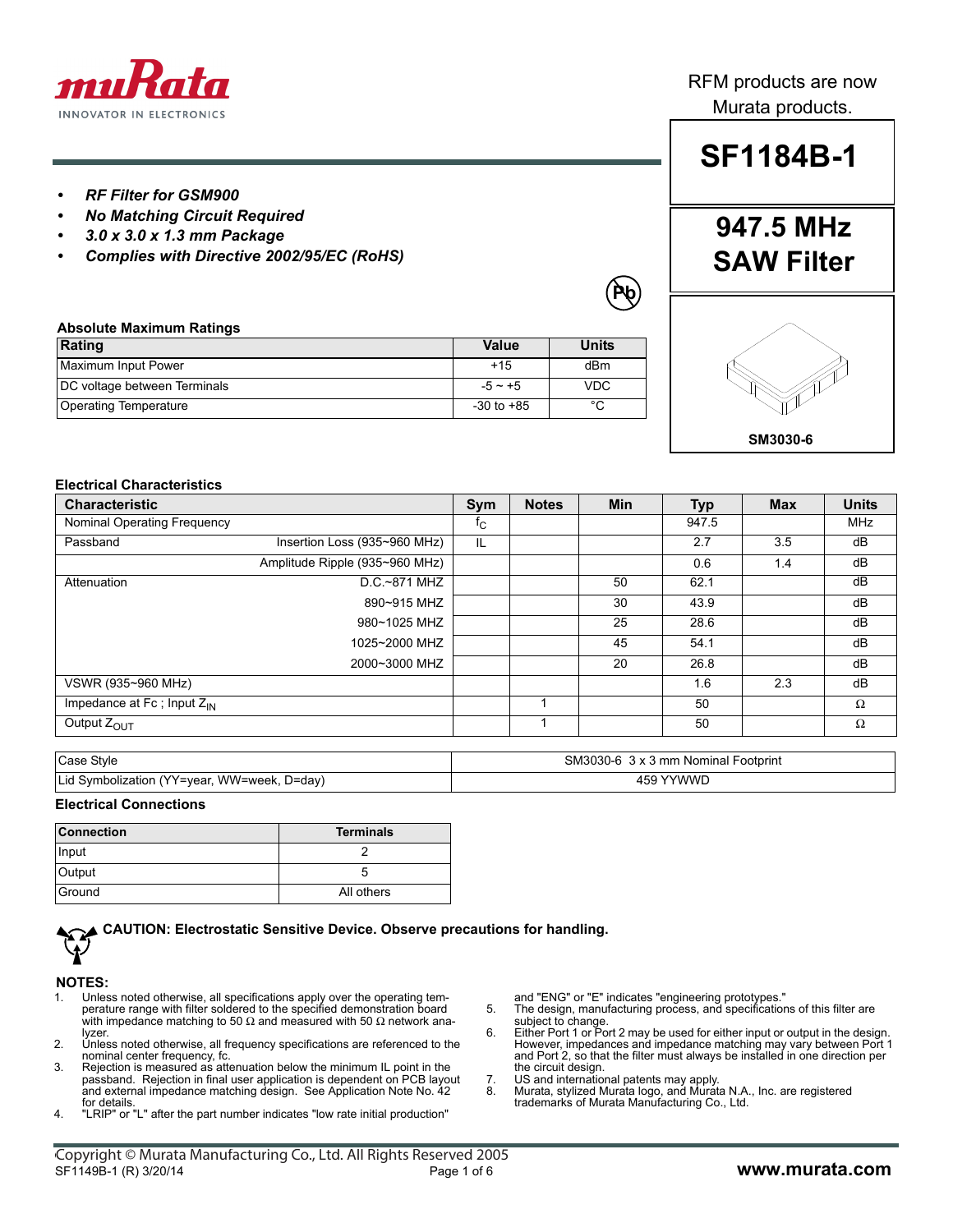#### **FREQUENCY CHRACTERISTICS:**

#### **1. wideband response:**



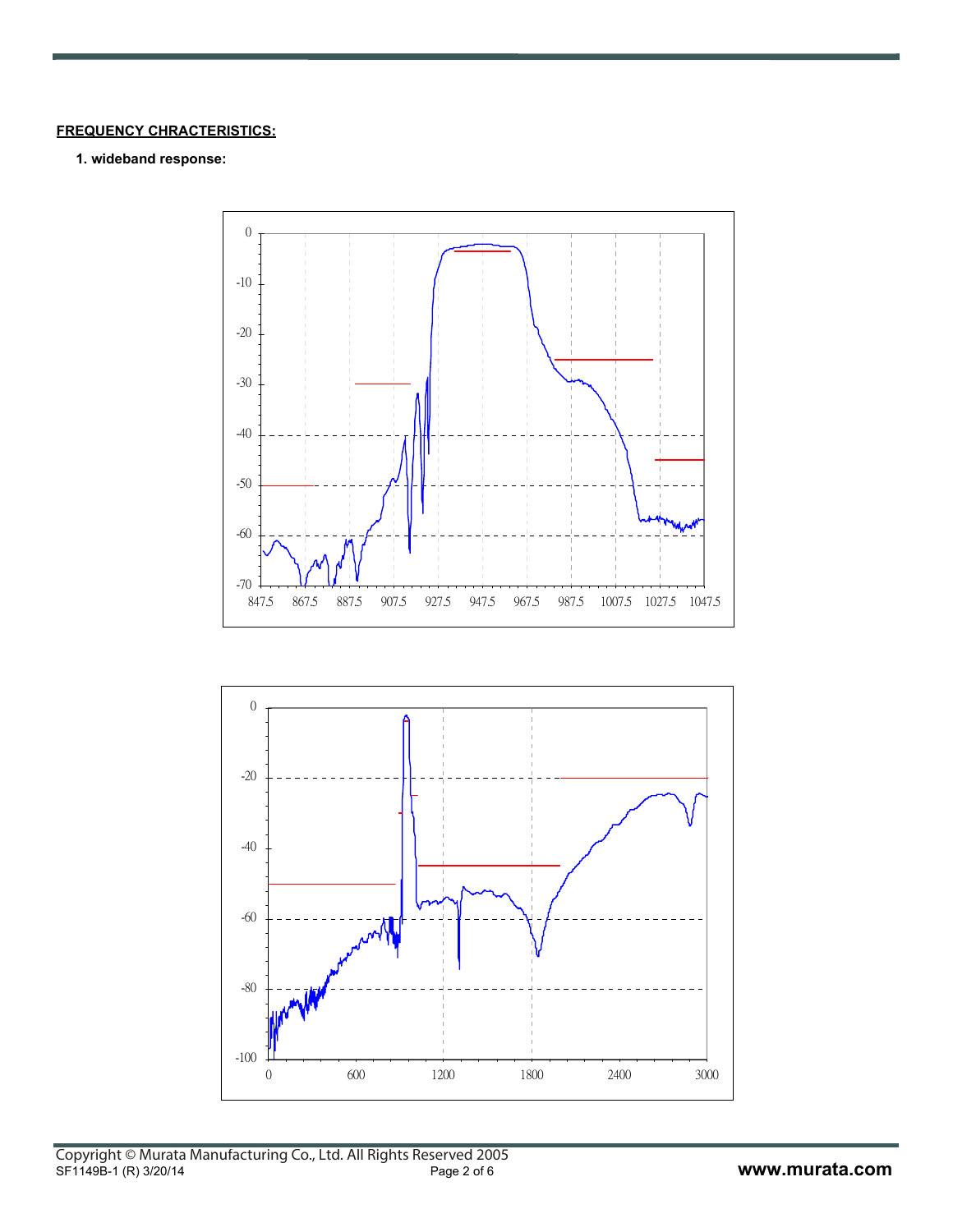#### **1. passband response:**



 **2. VSRW:**

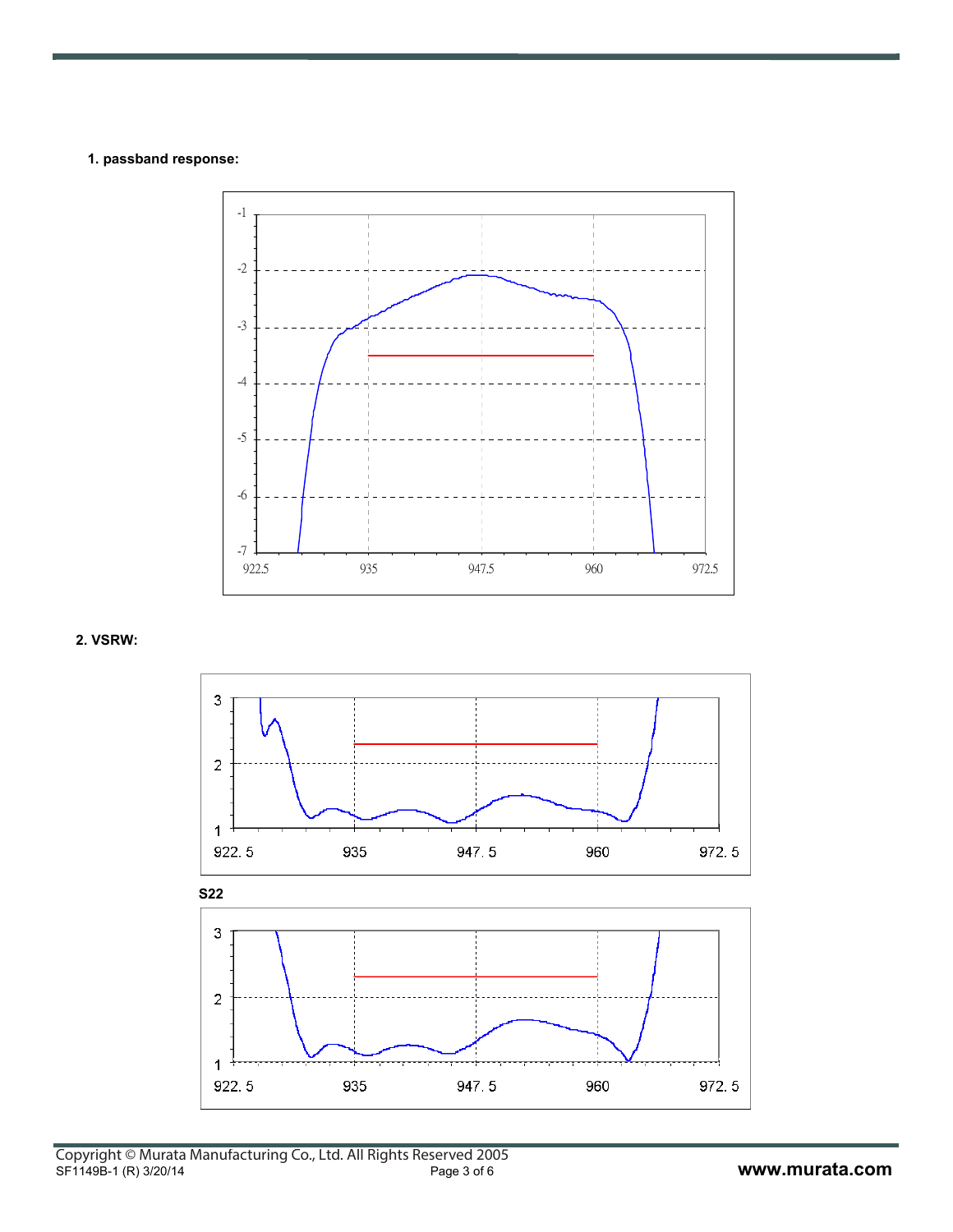#### **3. Smith chart of S11:**



#### **4. Smith chart of S22:**

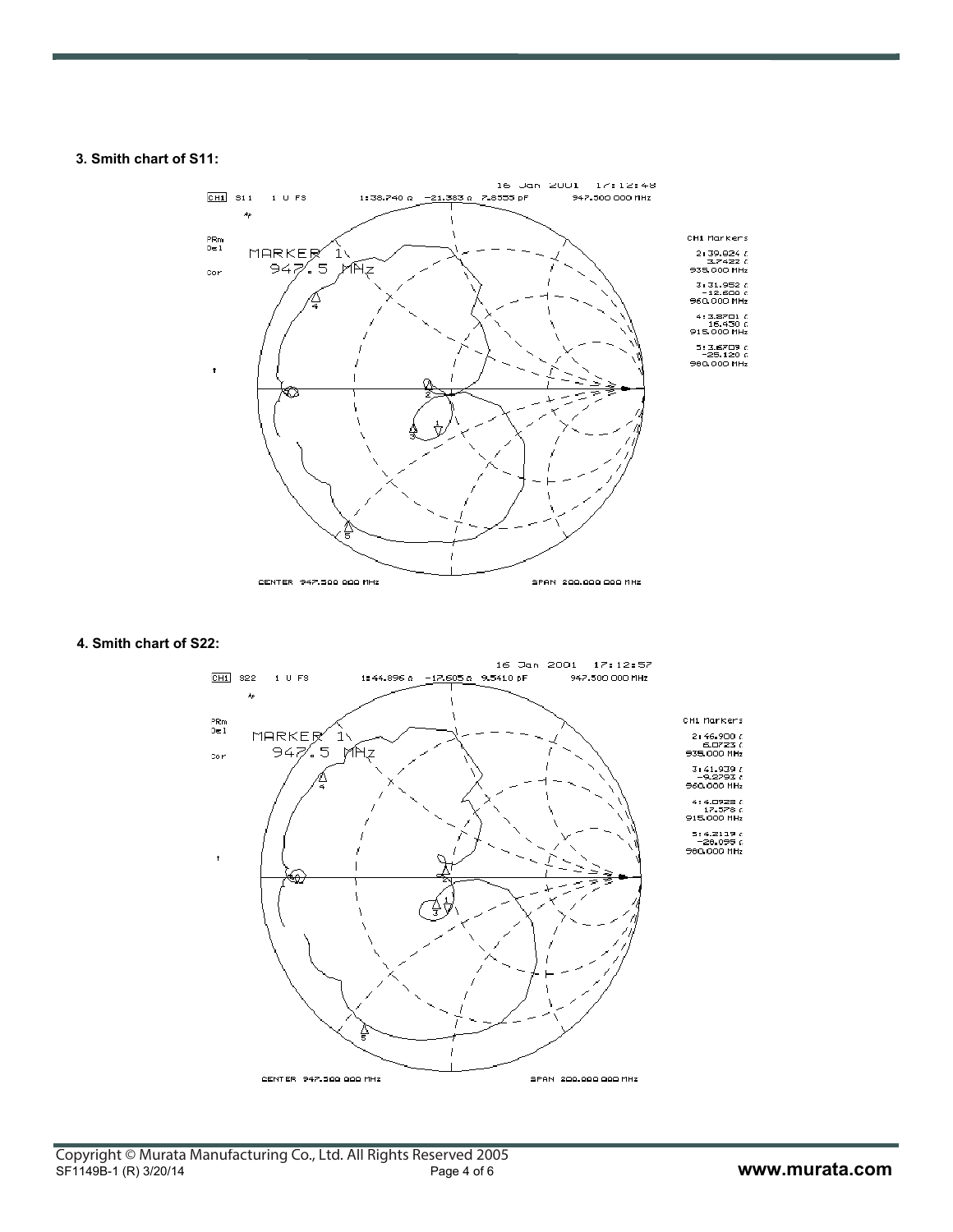#### **Tape and Reel Specifications**



|               | "R"<br><b>Nominal Size</b> | <b>Quantity Per Reel</b> |            |
|---------------|----------------------------|--------------------------|------------|
| <b>Inches</b> | millimeters                | Min                      | <b>Max</b> |
|               | 178                        | TRD                      | TRD        |
| 13            | 330                        |                          | <b>FRD</b> |



**20.2 2.0**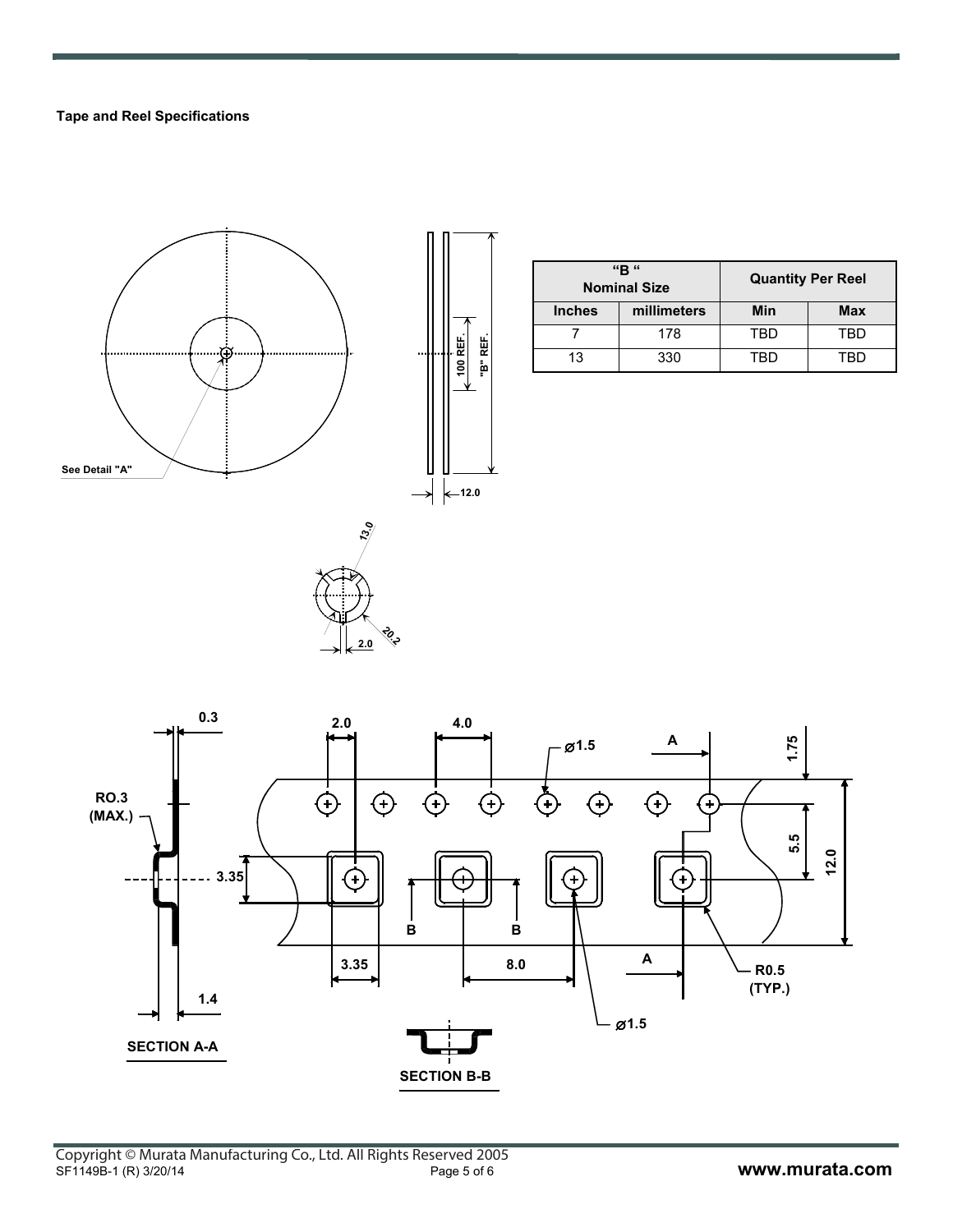# **SM3030-6 Case**

### **6-Terminal Ceramic Surface-Mount Case 3.0 X 3.0 mm Nominal Footprint**





PCB FOOTPRINT





**Dimension mm Inches**

**Case Dimensions**

| <b>Dimension</b> | Min | <b>Nom</b> | <b>Max</b> | Min | <b>Nom</b> | <b>Max</b> |
|------------------|-----|------------|------------|-----|------------|------------|
| A                |     | 3.0        |            |     | 0.118      |            |
| в                |     | 3.0        |            |     | 0.118      |            |
| C                |     | 1.3        |            |     | 0.051      |            |
| D                |     | 0.9        |            |     | 0.035      |            |
| E                |     | 2.54       |            |     | 0.100      |            |
| F                |     | 1.6        |            |     | 0.063      |            |
| G                |     | 0.85       |            |     | 0.033      |            |
| н                |     | 1.5        |            |     | 0.059      |            |
|                  |     | 0.6        |            |     | 0.024      |            |
| J                |     | 1.3        |            |     | 0.051      |            |

#### **Electrical Connections**

|                                    | <b>Connection</b>   | <b>Terminals</b> |  |  |  |
|------------------------------------|---------------------|------------------|--|--|--|
| Port 1                             | Single Ended Input  |                  |  |  |  |
| Port 2                             | Single Ended Output | 5                |  |  |  |
|                                    | Ground              | All others       |  |  |  |
| <b>Single Ended Operation Only</b> |                     |                  |  |  |  |
| Dot indicates Pin 1                |                     |                  |  |  |  |

TOP VIEW **BOTTOM VIEW**